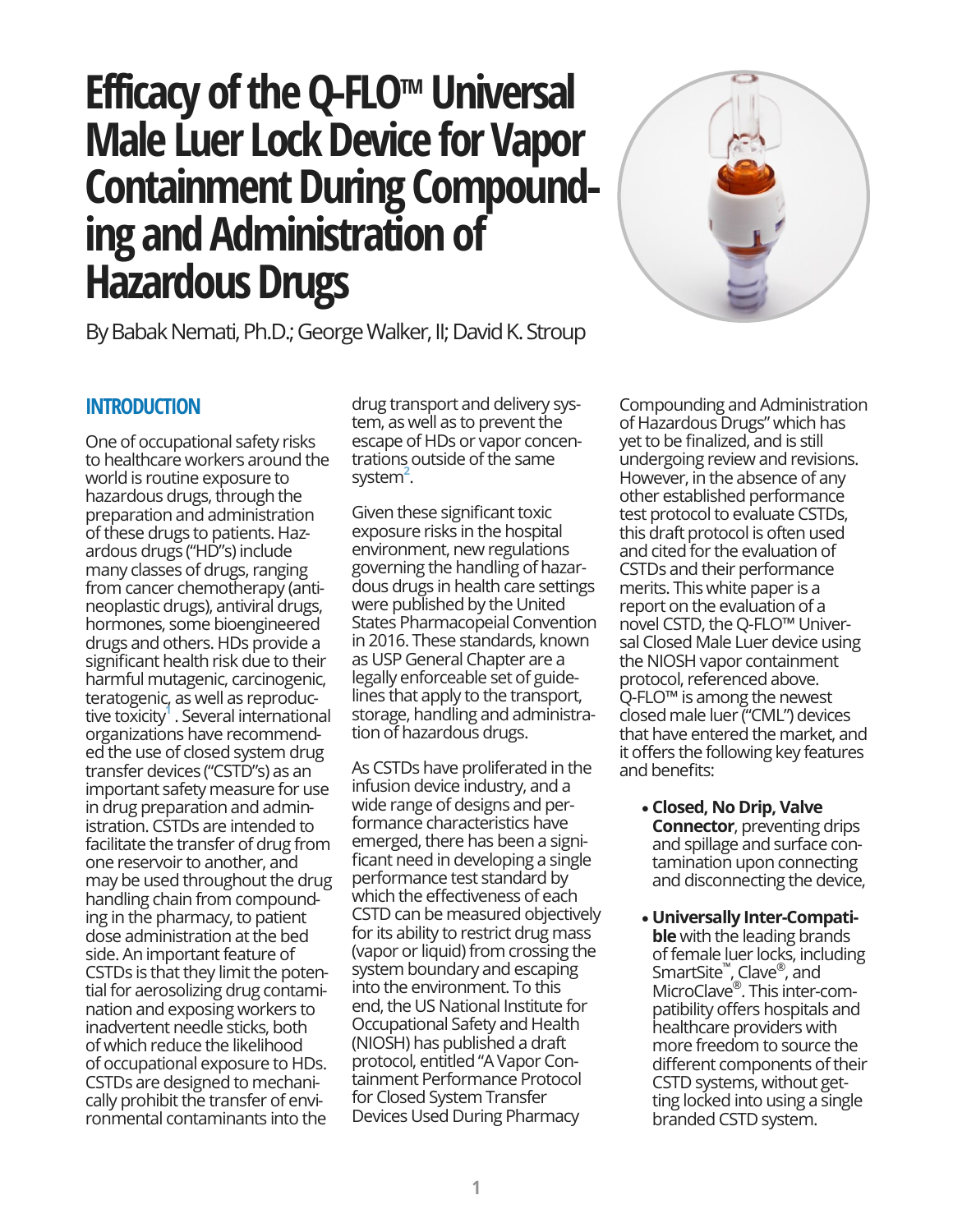- **Completely Swabable** at the distal end of the connector, with flat smooth surface allowing for true friction disinfection during pre-access swabbing.
- **Visual Indicator.** The Q-FLO™ is the only product of its kind to offers a clear, color coded, visual indicator confirming the status of the connection. This important feature facilitates the ease of use of the Q-FLO<sup>™</sup>, and gives the healthcare worker added confidence regarding proper use of the device during connection and disconnection. Flow is turned on through a full rotation of the Q-FLO™, which results in an audible "snap", as well as the appearance of the Visual Indicator, confirming that the flow is on in the line.
- **Passive 'Fool Proof' Safety System** seals off the flow twice, during the rotation used to disconnect the Q-FLO™ ; this safety measure helps prevent exposure to hazardous compounds even when there is high fluid pressure in the line;
- **Low Residual Volume.**  The internal volume for the Q-FLO™ is substantially smaller than all other competing connectors (less than 0.045 mL) minimizing the volume of fluid that is wasted within the CSTD connection, and more importantly, minimizing the volume of hazardous fluids that need to be contained in the process.
- **High Performance.** The Q-FLO<sup>™</sup> is designed as a neutral bolus valve connector, with a higher flow rate than the competing closed system connectors of its kind, higher tolerance for pressure during connecting and disconnecting, with proven

effective microbial ingress barrier for the fluid path, and lower internal residual volume.

• **Safe Material Composition**. The Q-FLO™ is Latex, and DEHP free, making it an ideal connector for the entire spectrum of chemotherapy and nuclear medicine drugs.

The main objective of this study is to compare and contrast Q-FLO's performance, as a CML, in quantitatively assessing the combined liquid, aerosol, and vapor containment, as compared to two of the leading commercially available CML brands, namely Becton Dickenson's Texium™ , when used with the SmartSite™ , and ICU Medical's Spiros® , when used with the Clave® . Given Q-FLO's universal inter-compatibility, in each case Q-FLO's performance was measured when used with the respective branded female luer lock system; in other words, Texium™ + SmartSite™ was compared to Q-FLO $^{\prime\prime}$  + SmartSite™, and Spiros® + Clave® was compared to  $Q$ -FLO<sup>™</sup> + Clave® . This ensured a direct comparison of the efficacy of Q-FLO<sup>™</sup> in vapor containment in each of the above leading systems that are in current use in the hospital setting.

## **MATERIALS AND METHODS**

The protocol used in this study closely follows the draft protocol published by NIOSH<sup>3</sup>, which provides a methodology for evaluating the containment performance of CSTDs for a designated challenge agent. The protocol evaluated four CSTD system configurations using administration manipulations performed with a known challenge agent (70% isopropyl alcohol [IPA]) inside a custom environmental test chamber. Environmental Test Chamber The environmental test chamber was



*Figure 1: Photograph of the modified Secador® Techni-dome® Test Chamber*

a customized Secador® Technidome® 360 Large Vacuum Desiccator (Bel-Art Products, Pequannock, NJ), as shown in **Figure 1** above.

The Secador® Techni-dome® is a sphere with a 52.1 cm inner diameter, that separates at its horizontal equator into equal lower and upper halves. We customized the sphere with a 30 cm extension ring, fitted with 20 cm glove ports and installed between the lower and upper sphere halves. The addition of the extension ring converted the round Techni-dome® sphere into a cylinder with hemispherical ends. This modification also provided for a larger volume to carry out the administration manipulations. This test chamber was used to evaluate the escape of the challenge agent into the closed environment of the chamber using a highly sensitive gas analyzer.

#### **Detection Instrument**

The specific IPA detection instrument ("IPA Detector") used was a Miran SapphIRe Infrared Analyzer Model 205A (Thermo Electron Corporation, Franklin, MA), hereafter referred to as Miran SapphIre (see **Figure 2 on the next page.**).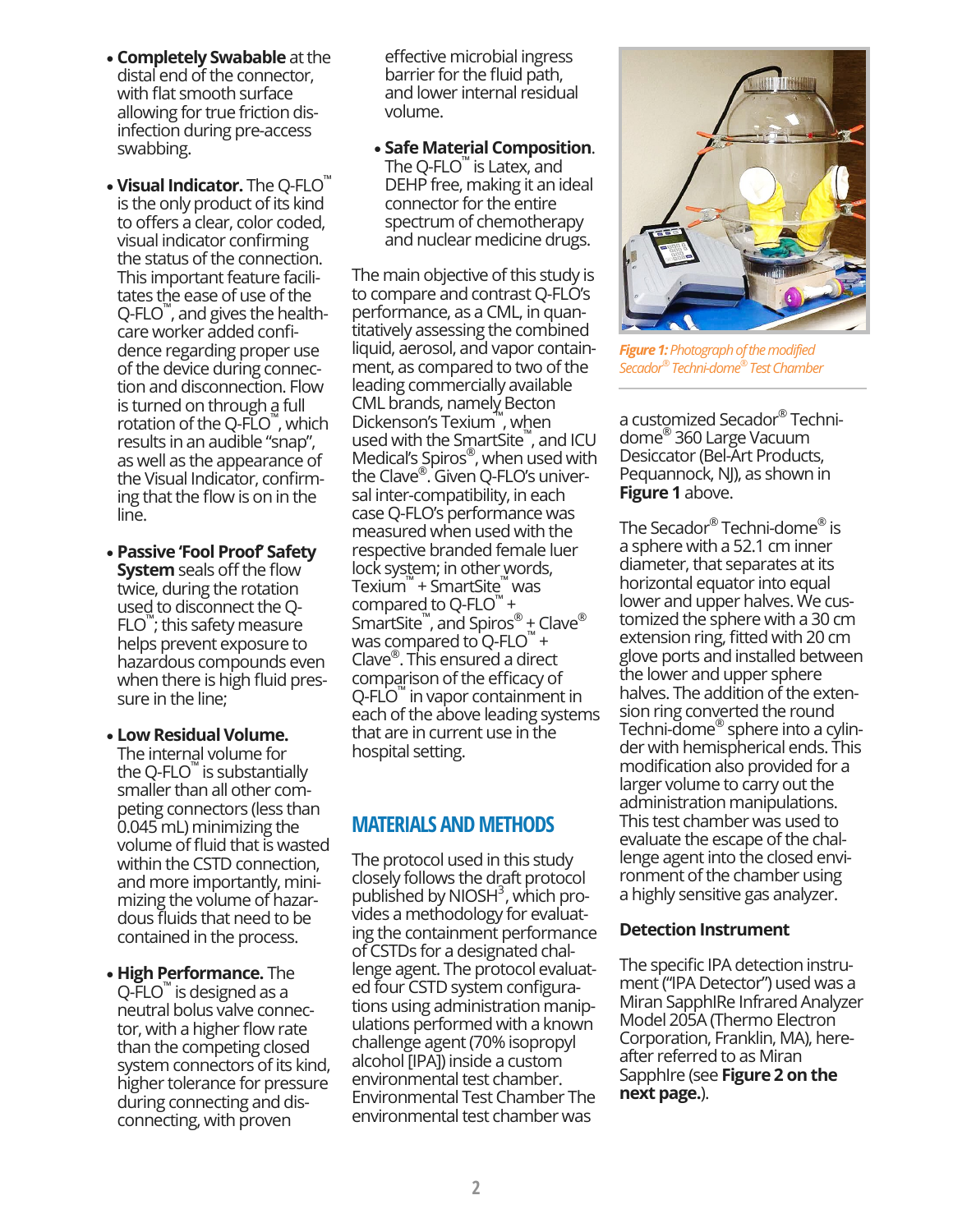

*Figure 2: Photograph of the Miran SapphIRe Infrared Analyzer Model 205A*

The Miran SapphIRe was chosen, since it was the identical detector to that which was used by the NIOSH investigators, capable of providing a specific response to IPA, with a detection limit that is moderately low (0.3 ppm when calibrated and operated using the long pathlength with an 8.852 wavelength in IPA detection mode). The Miran SapphIRe measured IPA vapor concentrations from the environment within the test chamber once every second and recorded the data in parts per million, ppm.

The IPA Detector had the following specifications for IPA vapor detection: accuracy of  $\pm$  10% of the reading; range up to 100 parts per million (ppm); and a minimum sampling flowrate of 10 L/ min when the sampling hose was attached to the discharge port of the environmental test chamber. The IPA Detector was required to be within the manufacturer's recommended factory-level calibration period. Results of the test protocol was used to compare containment performance across multiple CSTD systems to include: a) Texium™ + SmartSite™, b) Q-FLO $^{\mathbb{M}}$  + Smart Site $^{\mathbb{M}}$ , c) Spiros<sup>®</sup> + Clave<sup>®</sup>, and d) Q-FLO<sup>™</sup> + Clave<sup>®</sup>.

Based on testing performed within NIOSH laboratories, a maximum leak performance threshold of 1.0 ppm of IPA vapor was determined to be a feasible performance value when measured in accordance with the procedures spelled out within the protocol outlined below.

### **Test Chamber Preparation**

The test procedures involved first measurement of the background concentration of IPA vapor inside the room. If room concentrations exceeded 4 times the IPA detector's LOD, the source of the IPA vapor was identified and removed, and the room was reventilated. Then the actual background concentration of the IPA vapor inside the room was recorded. The task specific components were then placed inside the environmental test chamber, and the chamber was closed, and the IPA detector's sampling hose was then attached to the chamber's outlet port. AT that point, it was assessed if the test chamber background concentrations were below the instrument's LOD, and if so, then the testing was started. If the measured concentration inside the environmental test chamber exceeded the room background concentration, as well as the instrument's LOD, then a connection leak or surface contamination was suspected, and as such the experiment was halted, the environmental test chamber removed and the test components were inspected and replaced as needed. The procedure was then repeated and the experiment was only started when the environmental test chamber showed room background concentration of the IPA vapor.

#### **Test Sample Set up and Preparation**

Supplies were prepared and assembled in advance, prior to placement in the environmental test chamber. This preparation included the assembly of needle free IV sets ("IV Set"s) as shown in **Figure 3,** next column.



*Figure 3: Photograph of the needle free T-Connector sets connected to syringes (no CMLs shown). SmartSite™ female luer lock device is shown on the left and Clave® on the right.)*

This procedure involved bonding of 4 inches of mini-bore tubing to each of the T-Connectors at the Bond Pocket with UV adhesive. Then female luer was bonded to tubing pocket with UV adhesive. Assemblies where then exposed to UV light until cured. The female luer locks (SmartSite™ and Clave®) were connected to the female luer, and the male luer on the T-Connector was capped. The sets were then tested for leaks and occlusion.

The syringe preparation involved the transfer of 10 mL of the 70% IPA into two of the syringes. The syringes were then connected to the female luer of the T-Connector on the Needle Free IV sets.

Any residual IPA was then wiped off and allowed to dry in a well ventilated area for 60 minutes. Finally air was expelled from each of the 10 mL syringes, and each of the CMLs to be tested (Q-FLO™ , Texium™ , or Spiros® ) was then attached to a separate 10 mL syringe. All test supplies were then placed on a tray, as presented in **Figure 4,** next page.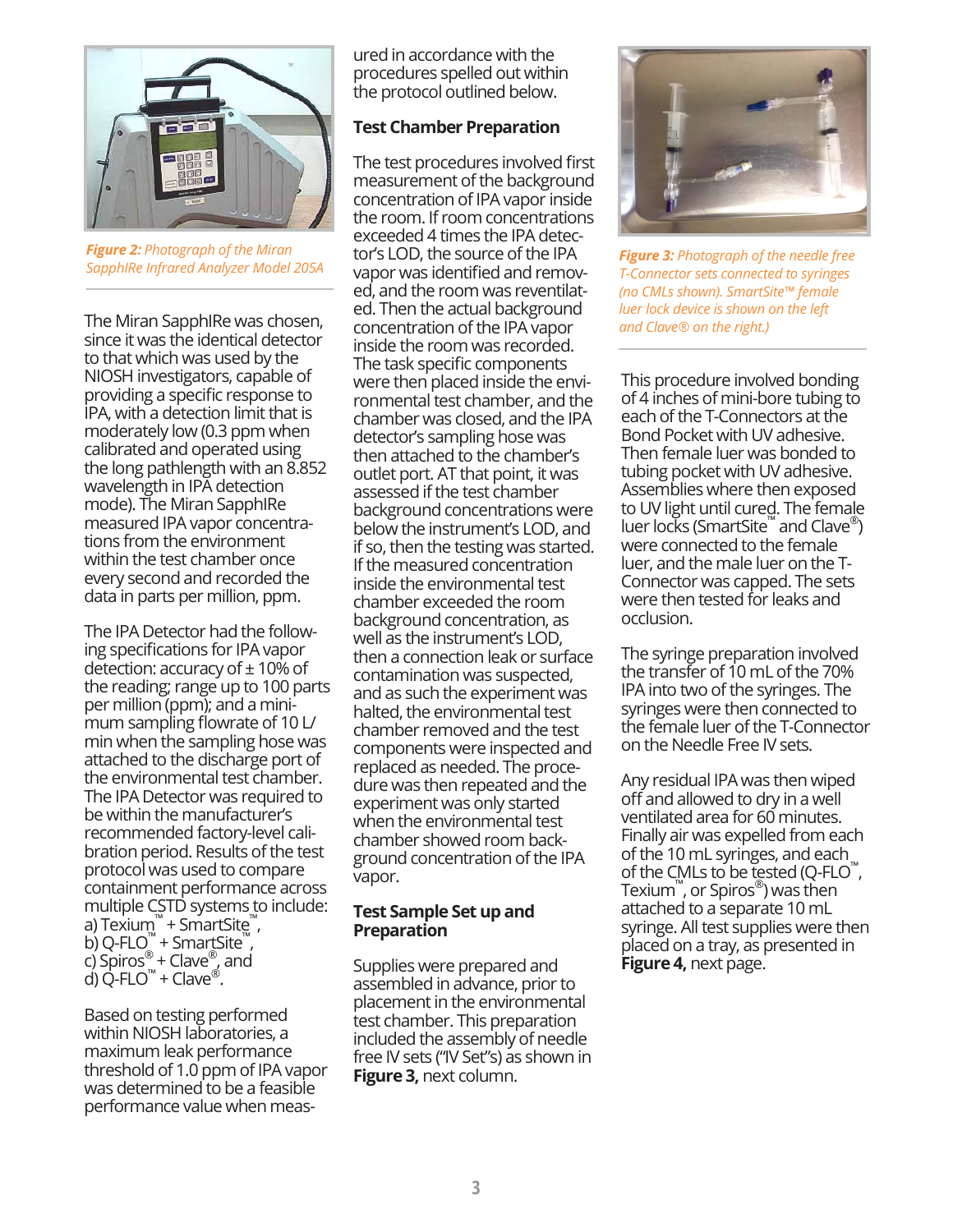

*Figure 4: Photograph of syringes with connected Q-FLO™, Spiros® and Texium™ CML's, in respective order, from left to right.*

#### **Administration Test Procedure**

For the Spiros<sup>®</sup> + Clave<sup>®</sup> system, the Spiros CML was connected to the Clave IV set. 10 mL of IPA was pulled from the IV Set with the syringe attached to the Spiros, simulating pulling dose from a vial or bag. For simulating the IV push, the syringe attached to the Spiros was used to inject into the IV Set. The pull and push was then repeated. Then the Spiros was disconnected from the Clave. The IPA Detector was then monitored to measure any IPA expelled. The IPA Detector is expected to increase and then return to its baseline value. The highest IPA level reading, in parts per million, was observed and recorded. This cycle took approximately 60 to 120 seconds. This test procedure was performed five (5) times and the reading for each time was recorded. A test procedure identical to the above was then carried out for the Texium<sup>™</sup> + SmartSite<sup>™</sup>, the Q-FLO<sup>m</sup> + Clave®, and the Q-FLO™ + SmartSite™ systems. Data Compilation The IPA Detector's LOD, maximum detection, and sampling flow rate was recorded, as well as the room background concentrations of IPA. The calibration status of the IPA Detector was also noted in the log of the data collected. The average IPA detected in parts per million was calculated, tabulated, and plotted using Microsoft Excel software, for each of the systems tested. Standard deviation in the measured values were designated as error bars in the data plot.

## **RESULTS**

The graph shown in **Figure 5**  (next column) summarizes the data obtained in this study.



*Figure 5: Comparison of vapor containment effectiveness using SmartSite™+Texium™, SmartSite™+Q-FLO™, Clave®+Spiros®, and Clave®+Q-FLO™ systems.)*

The data clearly illustrates that the systems that included Q-FLO™ provided better vapor containment than the systems that used the intended branded CML (Spiros® for the Spiros®+Clave® system, and Texium™ , for the Texium™ +SmartSite™ system).

## **DISCUSSION**

The results obtained in the current study are confirmatory and supportive of prior leak testing studies conducted by the authors, including litmus blotter tests, which validated strong sealing of the fluid when the Q-FLO is switched off and disconnected, resulting in a dry disconnect in every application. These consistent findings could be attributed to the sequential valving system that is the principle of operation of the Q-FLO™ CML, which seals off the flow of fluid or aerosols well in advance of disconnecting the Q-FLO™ from its adjoining female luer lock device.

The protocol used in the current study mirrored the test assembly, supplies, and detection system used in the NIOSH Vapor Containment draft protocol referenced. The current protocol, however, differed from the NIOSH vapor containment draft protocol, to limit the tasks for testing vapor containment mostly to the tasks that are representative of typical drug administration applications, versus drug compounding applications. The tasks tested, as noted in the Materials and Methods section above, involved connecting of the CML to the corresponding female luer lock device, repeated IV push and pull operations, followed by a disconnecting of the CML from the adjoining female luer lock device, to assess the release of aerosolized drug in this process. The results found confirm that the Q-FLO™ CML is highly effective in improving vapor containment in the systems tested. Future studies can be directed at evaluating the efficacy of the Q-FLO™ CML for vapor containment in a compounding setting, as well as the efficacy of the Q-FLO™ CML for administration of drugs using other commercially available systems.

## **CONCLUSIONS**

The Q-FLO™ Male Luer device represents a novel new entrant in the landscape of CSTD's available to healthcare professionals to ensure safety from inadvertent exposure to hazardous drugs. The results of the current study, using NIOSH's vapor containment protocol, confirms the efficacy and superiority of the Q-FLO™ for vapor containment, during hazardous drug administration, when used in conjunction with the commercially available SmartSite™ and Clave® female luer lock devices.

*For comments and questions, please contact the authors at:*

*info@infusioninnovations.net; Or call 949.205.9857*